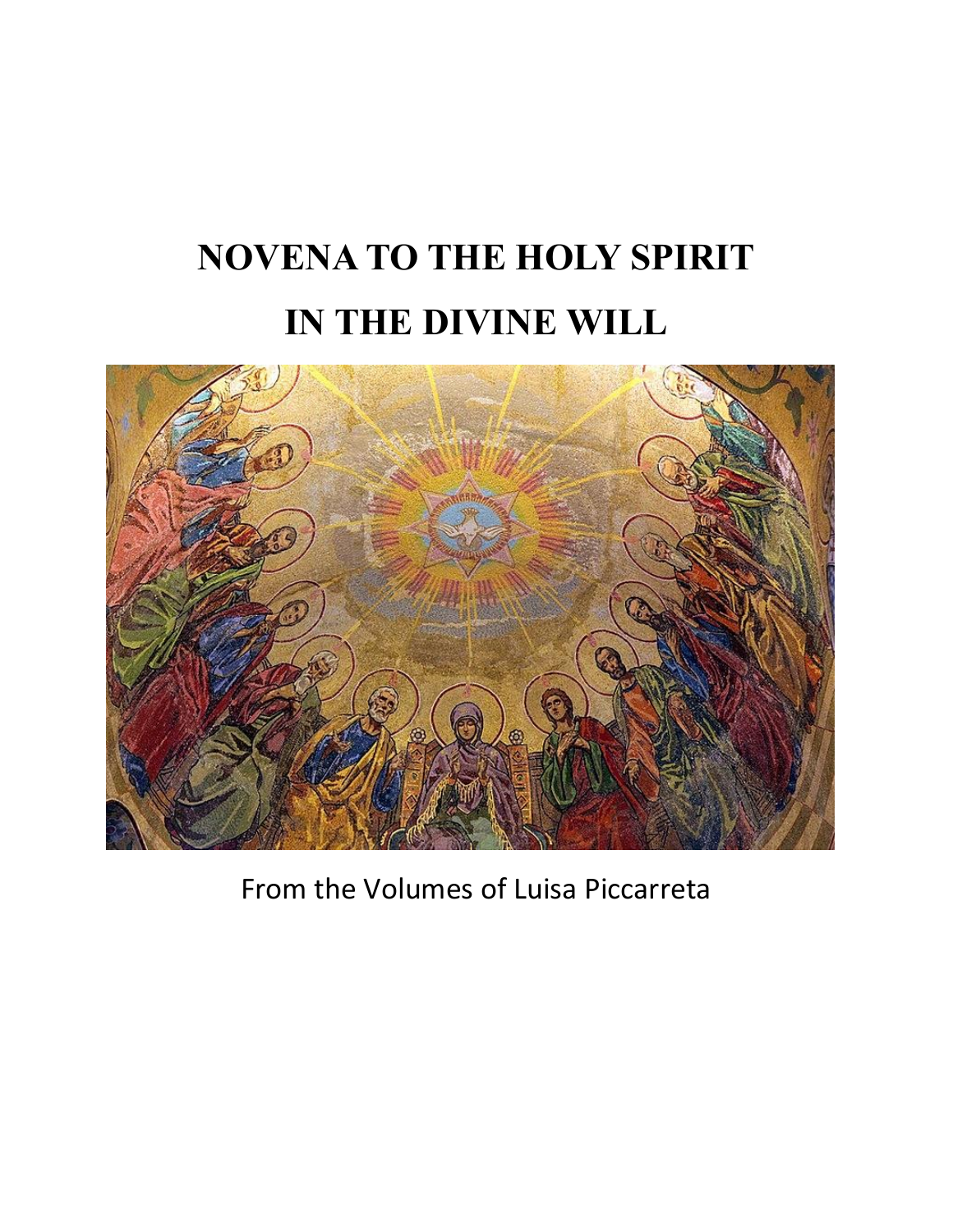# **NOVENA TO THE HOLY SPIRIT IN THE DIVINE WILL Come, Holy Spirit, Fill the hearts of Your faithful and Enkindle in them the Fire of Your Love. Send Forth Your Spirit and they shall be created, and You shall Renew the face of the earth.**

## **FIRST DAY**

**V17 - 5.17.25 -** "My daughter, to what you have said on fusing yourself in My Will, another appeal must be added—that of fusing yourself in the order of grace, in everything that the Sanctifier—the Holy Spirit—has done and will do for those who are to be sanctified. More so since, while We, the Three Divine Persons, are always united in operating, if the Creation points to the Father, and Redemption to the Son, the Fiat Voluntas Tua will point to the Holy Spirit. And it is precisely in the Fiat Voluntas Tua that the Divine Spirit will make display of His work. You do it when, on coming before the Supreme Majesty, you say: 'I come to requite You in love for everything that the Sanctifier does for those who are to be sanctified. I come to enter into the order of grace, so as to be able to give You the glory and the requital of love as if all had made themselves saints, and to repair You for all the oppositions and lack of correspondence to grace'. And as much as you can, you search within Our Will for the acts of grace of the Spirit Sanctifier, so as to make His sorrow your own, as well as His secret moans, His anguishing sighs in the depth of the hearts, in seeing Himself so unwelcome. And since the first act He does is to bring Our Will as the complete act of their sanctification, in seeing Himself rejected, He moans with inexpressible moans. And you, in your childlike simplicity, say to Him: 'Spirit Sanctifier, hurry, I implore You, I pray You again—make Your Will known to all, so that, by knowing It, they may love It, and may welcome Your first act of their complete sanctification—which is your Holy Will.' My daughter, We, the Three Divine Persons, are inseparable and distinct, and in this way do We want to manifest to the human generations Our works for them—that while being united among Ourselves, each One of Us wants to manifest individually His love and His work toward the creatures."

**Prayer:** Seven Glory Be's in honor of the Holy Spirit, praying that His prodigies may be renewed over the whole Church; Little Chaplet of the Divine Will; and the following prayers from **Vol. 17- 5.17.25:**

**"Supreme Majesty, I come to requite You in love for everything that the Sanctifier does for those who are to be sanctified. I come to enter into the order of grace, so as to be able to give You the glory and the requital of love as if all had made themselves saints, and to repair You for all the oppositions and lack of correspondence to grace."**

**"Spirit Sanctifier, hurry, I implore You, I pray You again—make Your Will known to all, so that, by knowing It, they may love It, and may welcome Your first act of their complete sanctification—which is Your Holy Will."** 

#### **SECOND DAY**

**Round of the soul in the Divine Will, Twenty-fourth Hour – "My Jesus, after rising from the dead, You do not** depart for Heaven. This tells me that You want to establish the Kingdom of Your Divine Will among creatures, and I won't abandon You for a single instant. I follow You step by step with my "I love You" as You appear in the risen state to Your Mother. Through the joy You shared, I ask You ever more insistently for the Kingdom of Your Fiat… My "I love You" accompanies You as You appear to Mary Magdalene and to the Apostles. It asks that Your Divine Will be known in a special way to priests, so they in turn, as new Apostles, may make It known to all the world. My "I love You" follows You in all the acts You accomplish among Your friends after the Resurrection. Lastly, it invites Heaven and earth to be present at Your glorious Ascension.

While You with Your triumphant entry into Paradise open the Gates that have been closed for so many centuries to poor humanity, I place my "I love You" on those Eternal Gates. I ask You, through that same blessing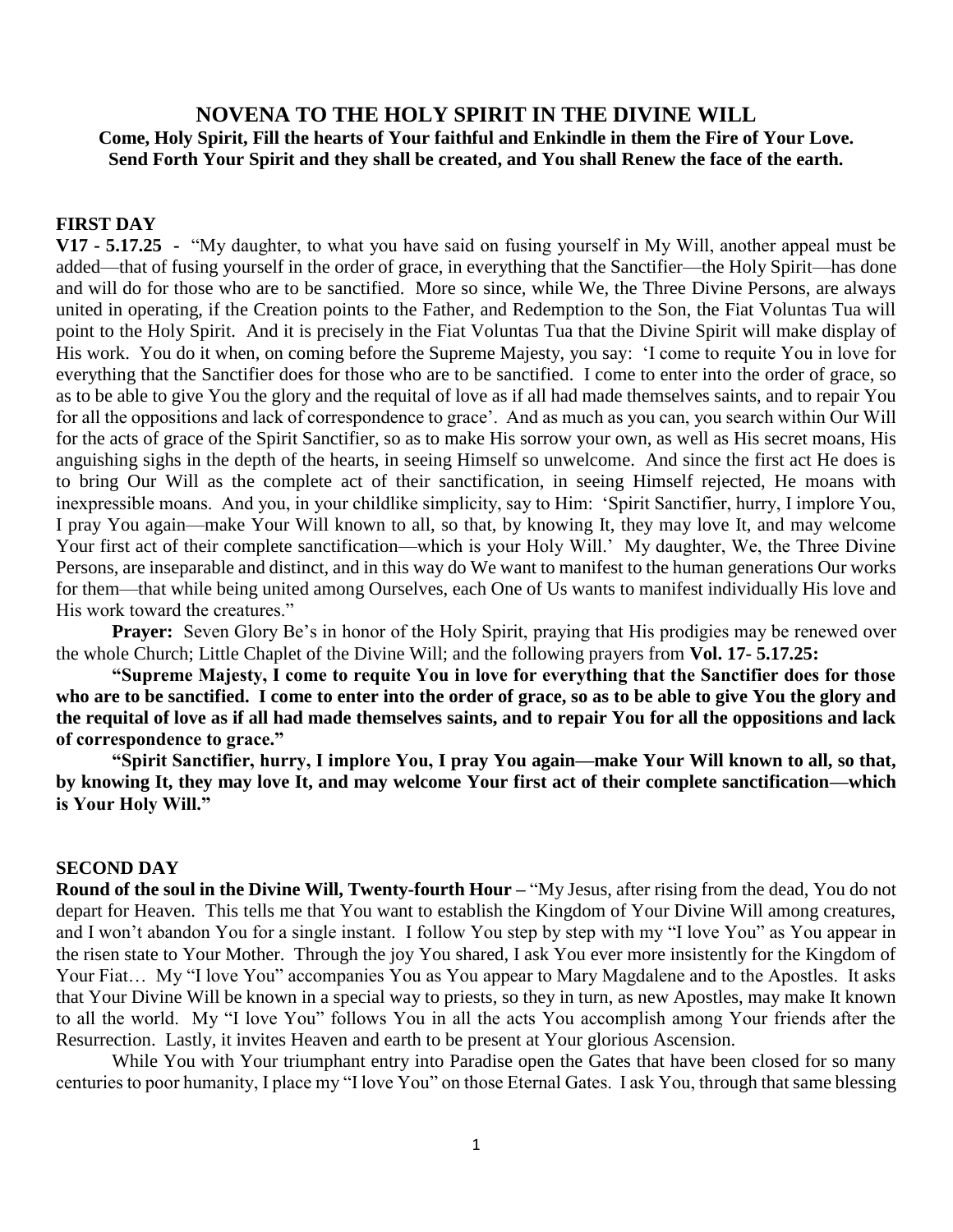You gave to all Your disciples who were present at the celebration of Your Ascension, to bless all human wills, so they may know and appreciate the gift of life lived in Your Will.

Through the great love with which You open for us the Gates of Heaven, I ask You, O my glorious Jesus, to let Your Divine Will descend from those Gates. May It reign upon earth as It reigns in Heaven.

My, Love, You are now seated at the right hand of the Father: Entrenched in my poor little nothingness, "I adore You, praise You, thank You" and I continually form with my "I love You" long chains reaching from earth to Heaven.

Please leave open always the Gates of the Heavenly Home, so I may constantly come and kneel at Your feet, climb into Your arms, and repeat to You incessantly my song of love: "Send us the Kingdom of Your Holy Will and may Your Divine Will be done on earth as It is in Heaven!" Amen.

**Prayer:** Seven Glory Be's in honor of the Holy Spirit, praying that His prodigies may be renewed over the whole Church; Little Chaplet of the Divine Will; and the following prayers from **Vol. 17- May 17, 1925:**

**"Supreme Majesty, I come to requite You in love for everything that the Sanctifier does for those who are to be sanctified. I come to enter into the order of grace, so as to be able to give You the glory and the requital of love as if all had made themselves saints, and to repair You for all the oppositions and lack of correspondence to grace."**

**"Spirit Sanctifier, hurry, I implore You, I pray You again—make Your Will known to all, so that, by knowing It, they may love It, and may welcome Your first act of their complete sanctification—which is Your Holy Will."** 

### **THIRD DAY**

**The Virgin Mary in the Kingdom of the Divine Will, Day 30 – "**Now listen to Me, My child. Our Highest Good, Jesus, has departed for Heaven and is now before His Celestial Father, pleading for His children and brothers, whom He has left upon earth. From the Celestial Fatherland, He looks at everyone; no one escapes Him. And His love is so great that He leaves His Mama on earth as comfort, help, lesson and company for His children and Mine.

Now, you must know that as My Son departed for Heaven, I remained together with the Apostles in the cenacle, waiting for the Holy Spirit. They were all around Me, clinging to Me, and we prayed together; they did nothing without My advice. And when I began to speak to instruct them and to narrate some anecdotes about My Son that they didn't know—as for example, the details of His birth, His baby tears, His loving traits, the incidents which happened in Egypt, and the so many wonders of the hidden life in Nazareth—oh, how attentive they were in listening to Me, and how enraptured they were in hearing of the so many surprises, the so many teachings that He gave Me, which were to serve for them; since My Son had said little or nothing about Himself to the Apostles, reserving for Me the task of letting them know how much He had loved them, and the details which only His Mother knew. So, My child, I was in the midst of My Apostles more than the sun in the midst of the day. I was the anchor, the wheel, the ship in which they found refuge, to be safe and sheltered from every danger. Therefore, I can say that I delivered the nascent Church upon My maternal knees, and that My arms were the ship in which I led her to a safe shore, and I still do.

Then the time came for the descent of the Holy Spirit, promised by My Son in the cenacle. What a transformation, My child! As they were invested, they acquired new science, invincible strength, ardent love. A new life flowed within them, which rendered them brave and courageous, in such a way that they scattered throughout the whole world to make Redemption known, and to give their lives for their Master. I remained with beloved John, and was forced to leave Jerusalem, as the storm of persecution began.

My dearest child, you must know that I still continue My Magisterium in the Church. There is nothing which does not descend from Me. I can say that I pour myself out for love of My children, and that I nourish them with My maternal milk. Now, during these times, I want to display an even more special love by making known how My whole life was formed in the Kingdom of the Divine Will. So I call you onto My knees, into My maternal arms, so that, forming your ship, you may be sure to live in the sea of the Divine Will. Greater grace I could not give you. I beg you, make your Mama content! Come to live in this Kingdom so holy! And when you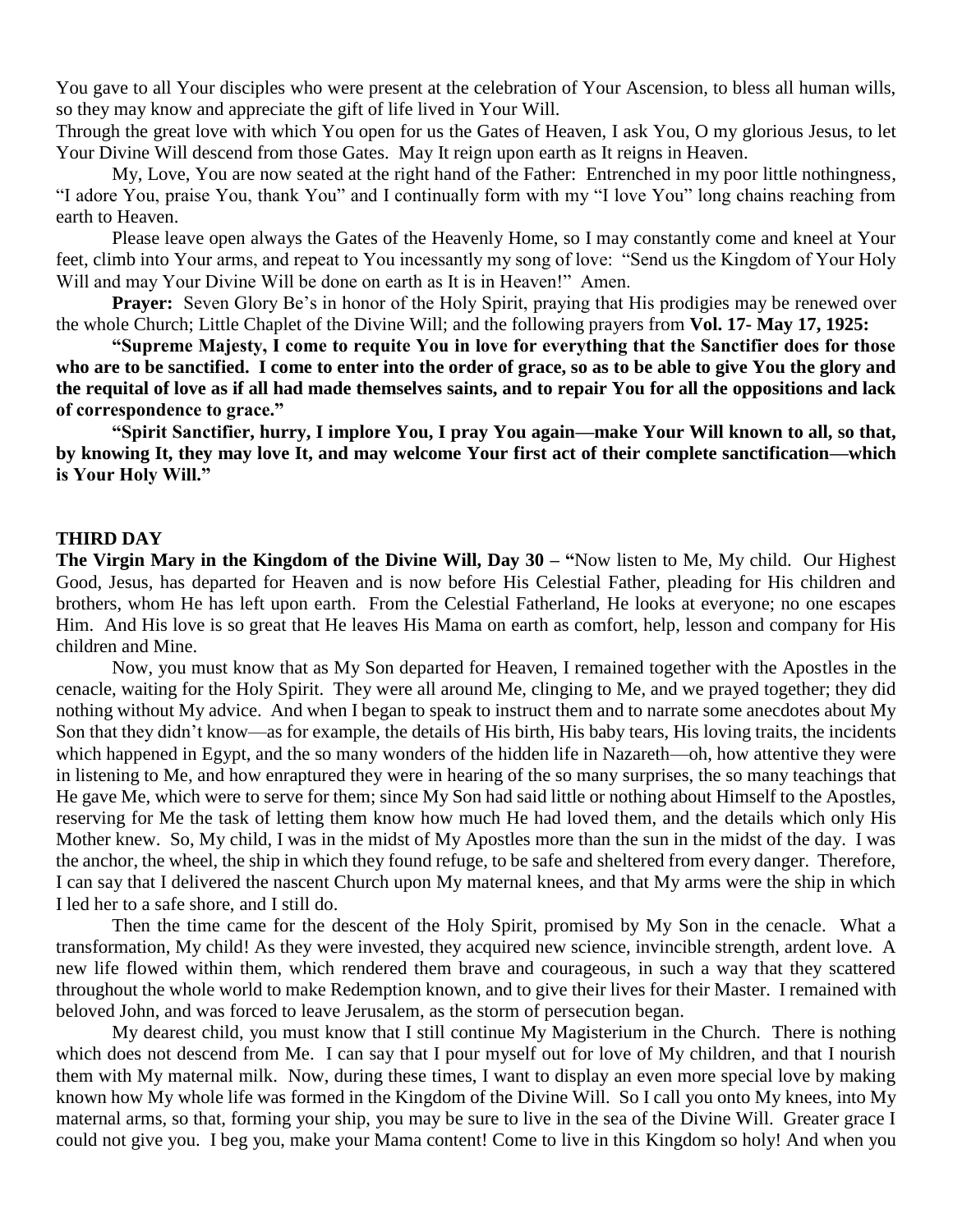see that your will wants to have an act of life, come and take refuge in the safe boat of My arms, saying to me: "My Mama, my will wants to betray me, and I deliver it to you, that you may put the Divine Will in its place."

Oh, how happy I will be, in being able to say: "My child is all Mine, because she lives from Divine Will." And I will make the Holy Spirit descend into your soul, that He may burn away from you all that is human, and by His refreshing breath, He may rule over you and confirm you in the Divine Will.

**Prayer:** Seven Glory Be's in honor of the Holy Spirit, praying that His prodigies may be renewed over the whole Church; Little Chaplet of the Divine Will; and the following prayers from **Vol. 17- May 17, 1925:**

**"Supreme Majesty, I come to requite You in love for everything that the Sanctifier does for those who are to be sanctified. I come to enter into the order of grace, so as to be able to give You the glory and the requital of love as if all had made themselves saints, and to repair You for all the oppositions and lack of correspondence to grace."**

**"Spirit Sanctifier, hurry, I implore You, I pray You again—make Your Will known to all, so that, by knowing It, they may love It, and may welcome Your first act of their complete sanctification—which is Your Holy Will."** 

### **FOURTH DAY**

**V18 – 11.5.25 -** I was fusing myself in the Holy Divine Volition according to my usual way; and while I was trying, as much as I could, to requite my Jesus with my little love for all that He has done in Redemption, my lovable and sweet Love, Jesus, moving in my interior, told me: "My daughter, with your flight in My Will, reach all the Sacraments instituted by Me; descend into the depths of them, to give Me your little requital of love. Oh! how many of My secret tears you will find, how many bitter sighs, how many suffocated moans of the Holy Spirit. His moaning is continuous, before the many disillusions of Our love. The Sacraments were instituted in order to continue My Life on earth in the midst of My children. But, alas!, how many sorrows. This is why I feel the necessity of your little love. It may be small, but My Will shall make it great. My love does not tolerate for one who must live in My Will not to associate herself with My sorrows, and not to give Me her little requital of love for all that I have done and that I suffer. Therefore, My daughter, see how My love moans in the Sacraments.

"If I see a newborn being baptized, I cry with sorrow, because, while through Baptism I restore his innocence, I find My child again, I give back to him the rights over Creation which he had lost, I smile at him with love and satisfaction, I make the enemy flee from him, that he may no longer have any right over him, I entrust him to the Angels, and all of Heaven makes feast for him—soon My smile turns into sorrow, the feast into mourning. I see that the one who is baptized will be an enemy of Mine, a new Adam, and maybe even a lost soul. Oh! how my love moans in each Baptism; especially, then, if one adds that the minister who is baptizing does not do it with that respect, dignity and decorum which befit a Sacrament that contains the new regeneration. Ah! many times they pay more attention to a bagatelle, to whatever show, than to administering a Sacrament. So, My love feels itself being pricked by the baptizer and by the one who is baptized, and it moans with unutterable moans. Would you not want, then, to give Me a requital of love, a loving moan, for each Baptism, so as to keep company with My sorrowful moans?

"Move on to the Sacrament of Confirmation. Ah! how many bitter sighs. While, through Confirmation, I restore his courage, I give back to him the lost strengths, rendering him invincible to all enemies and to his passions, and he is admitted to the ranks of the militia of his Creator, that he may fight for the acquisition of the Celestial Fatherland, and the Holy Spirit gives him His loving kiss again, lavishes a thousand caresses on him, and offers Himself as the companion of his career—yet, many times He feels Himself being requited with the kiss of a traitor, His caresses being despised, His company shunned. How many moans, how many sighs for his return, how many secret voices to the heart, for the one who shuns Him—to the point of tiring Himself from speaking. But—no, it is in vain. Therefore, do you not want to give your requital of love, your loving kiss, your company to the Holy Spirit, who moans because of so much neglection?"

**Prayer:** Seven Glory Be's in honor of the Holy Spirit, praying that His prodigies may be renewed over the whole Church; Little Chaplet of the Divine Will; and the following prayers from **Vol. 17- May 17, 1925:**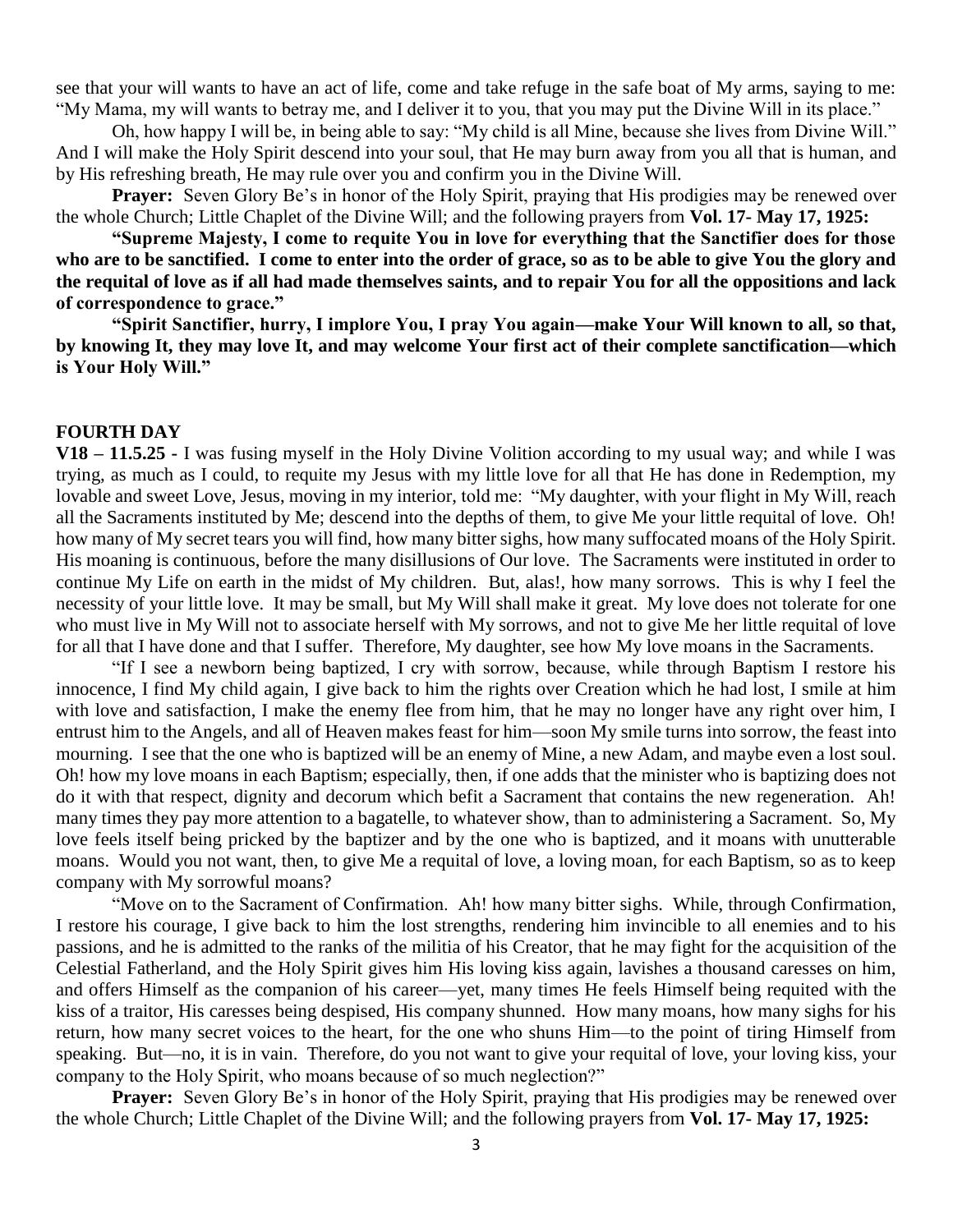**"Supreme Majesty, I come to requite You in love for everything that the Sanctifier does for those who are to be sanctified. I come to enter into the order of grace, so as to be able to give You the glory and the requital of love as if all had made themselves saints, and to repair You for all the oppositions and lack of correspondence to grace."**

**"Spirit Sanctifier, hurry, I implore You, I pray You again—make Your Will known to all, so that, by knowing It, they may love It, and may welcome Your first act of their complete sanctification—which is Your Holy Will."** 

## **FIFTH DAY**

**V18 – 11.5.25 (continued) -** "But, do not stop, keep flying, and you will hear the anguishing moans of the Holy Spirit in the Sacrament of Penance. How much ingratitude, how many abuses and profanations, on the part of those who administer it and on the part of those who receive it. In this Sacrament, My Blood places Itself in act over the contrite sinner, in order to descend upon his soul, to wash him, embellish him, heal him and strengthen him, to give back to him the lost grace, to place in his hands the keys of Heaven, which sin had snatched away from him; to impress on his forehead the peacemaking kiss of forgiveness. But, ah! how many harrowing moans, in seeing souls approaching this Sacrament of Penance without sorrow, out of habit, almost as a vent of the human heart. Others—horrible to be said—instead of going to find the life of their souls, of grace, go to find death, to pour out their passions. So, the Sacrament is reduced to a mockery, to a nice chat; and My Blood, instead of descending as a bath, descends as fire, which withers them even more. And so, in each Confession, Our love cries inconsolably and, sobbing, repeats: 'Human ingratitude, how great you are. Everywhere you try to offend Me; and while I offer you life, you turn the very life I offer you into death.' See, then, how Our moans await your requital of love in the Sacrament of Penance.

"Do not let your love stop; go through all the Tabernacles, through each Sacramental Host, and in each Host you will hear the Holy Spirit moan with unutterable sorrow. The Sacrament of the Eucharist is not only their own life that souls receive, but is My very Life that gives Itself to them. So, the fruit of this Sacrament is to form My Life in them, and each Communion serves to make My Life grow, to develop It, in such a way that one may be able to say: 'I am another Christ'. But, alas!, how few take advantage of it. Even more, how many times I descend into hearts and they make Me find the weapons to wound Me, and repeat for Me the tragedy of My Passion. And as the Sacramental Species are consumed, instead of pressing Me to stay with them, I am forced to leave bathed with tears, crying over My Sacramental lot; and I find no one who calms My crying and My sorrowful moans. If you could break those veils of the Host, which cover Me, you would find Me bathed with crying, knowing the lot that awaits Me in descending into hearts. Therefore, let your requital of love for each Host be continuous, in order to calm My crying, and to render less sorrowful the moans of the Holy Spirit.

"Do not stop, otherwise We will not find you always together with Us in Our moans and in Our secret tears; We will feel the void of your requital of love. Descend into the Sacrament of Ordination. Here, yes, you will find Our most intimate hidden sorrows, the most bitter tears, the most harrowing moans. The Ordination constitutes man to a supreme height, to a Divine character—the repeater of My Life, the administer of the Sacraments, the revealer of My secrets, of My Gospel, of the most sacred science; the peacemaker between Heaven and earth, the bearer of Jesus to souls. But, alas!, how many times We see, in the ordained one, how he will be a Judas for Us, a usurper of the character which is being impressed in him. Oh! how the Holy Spirit moans in seeing, in the ordained one, the most sacred things, the greatest character which exists between Heaven and earth, being snatched away from Him. How many profanations! Each act of this ordained one, not done according to the character impressed, will be a cry of sorrow, a bitter crying, a harrowing moan. The Ordination is the Sacrament which encloses all other Sacraments together. Therefore, if the ordained one is able to preserve whole within himself the character he has received, he will almost place all other Sacraments in safety, he will be the defender and the savior of Jesus Himself. But, not seeing this in the ordained one, Our sorrows are sharpened more, Our moans become more continuous and sorrowful. Therefore, let your requital of love flow in each priestly act, to keep company with the moaning love of the Holy Spirit.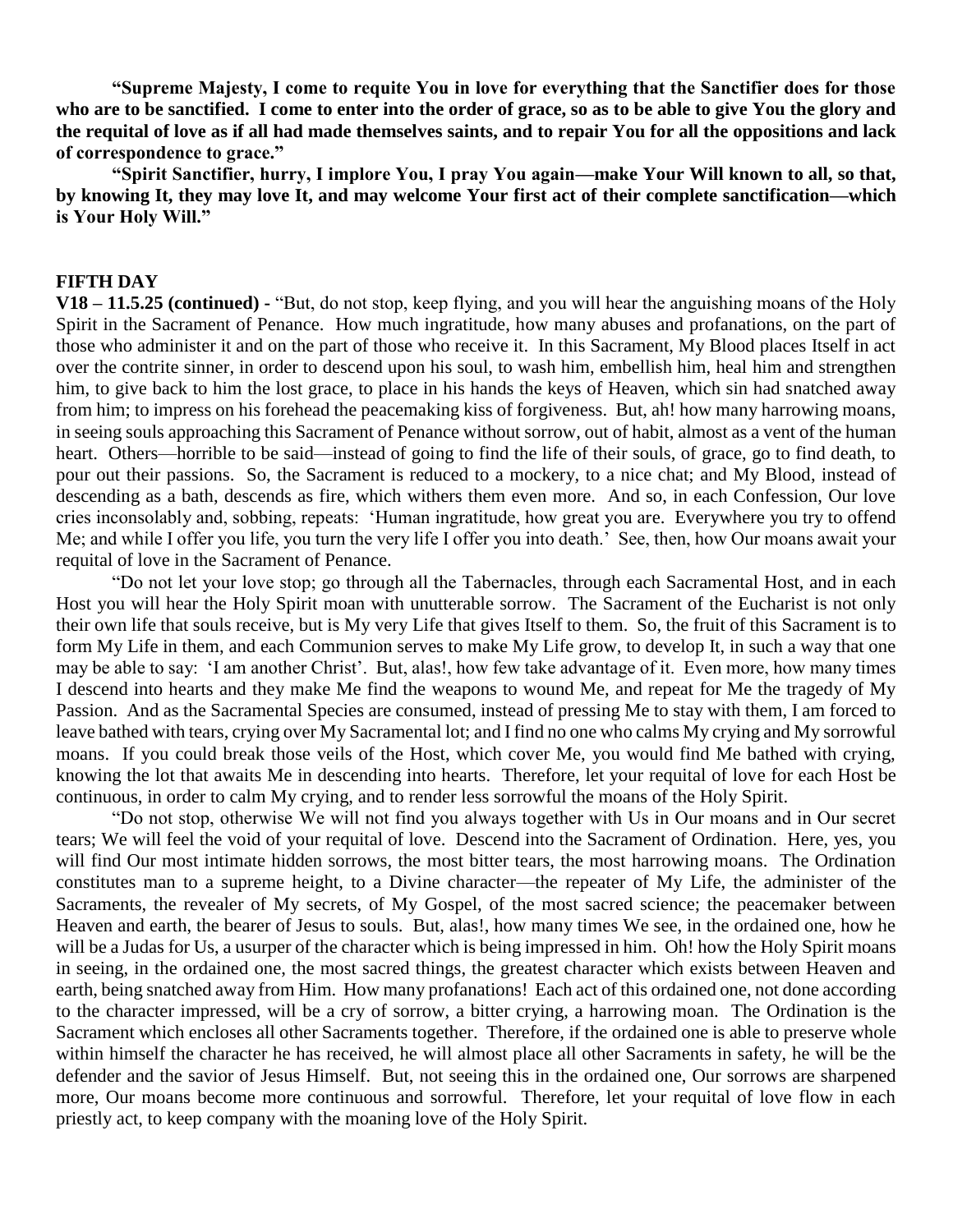**Prayer:** Seven Glory Be's in honor of the Holy Spirit, praying that His prodigies may be renewed over the whole Church; Little Chaplet of the Divine Will; and the following prayers from **Vol. 17- May 17, 1925:**

**"Supreme Majesty, I come to requite You in love for everything that the Sanctifier does for those who are to be sanctified. I come to enter into the order of grace, so as to be able to give You the glory and the requital of love as if all had made themselves saints, and to repair You for all the oppositions and lack of correspondence to grace."**

**"Spirit Sanctifier, hurry, I implore You, I pray You again—make Your Will known to all, so that, by knowing It, they may love It, and may welcome Your first act of their complete sanctification—which is Your Holy Will."** 

#### **SIXTH DAY**

**V18 – 11.5.25 (continued) -** "Lend Us the ear of your heart and listen to Our profound moans in the Sacrament of Marriage. How many disorders in it! Marriage was elevated by Me to a Sacrament, in order to place in it a sacred bond, the symbol of the Sacrosanct Trinity, the Divine love which It encloses. So, the love which was to reign in the father, mother and children, the concord, the peace, was to symbolize the Celestial Family. I was to have on earth as many other families similar to the Family of the Creator, destined to populate the earth like as many terrestrial angels, to then bring them back to populate the Celestial Regions. But, ah! how many moans in seeing families of sin being formed in the Marriage, which symbolize hell, with discord, with lack of love, with hatred, and which populate the earth like many rebellious angels, who will serve to populate hell. The Holy Spirit moans with harrowing moans in each Marriage, in seeing so many infernal dens being formed on earth. Therefore, place your requital of love in each Marriage, in each creature which comes to the light; in this way, your loving moan will render less sorrowful Our continuous moans.

"Our moans are not yet finished; therefore, let your requital of love reach the bed of the dying one when the Sacrament of the Extreme Unction is administered. But, ah! how many moans, how many of Our secret tears! This Sacrament has the virtue of placing the dying sinner in safety at any cost; it is the confirmation of sanctity for the good and the holy; it is the last bond which it establishes, through its Unction, between the creature and God; it is the seal of Heaven which it impresses in the redeemed soul; it is the infusion of the merits of the Redeemer, in order to enrich her, purify her and embellish her; it is the final brush stroke which the Holy Spirit gives her in order to dispose her to depart from the earth, so as to make her appear before her Creator. In sum, the Extreme Unction is the final display of Our love, and the final clothing of the soul; it is the rearranging of all the good works; therefore, it acts in a surprising way in those who are alive to grace. With the Extreme Unction, the soul is as though covered by a Celestial dew, which extinguishes, as though in one breath, her passions, her attachment to the earth and to all that does not belong to Heaven. But, alas!, how many moans, how many bitter tears, how many indispositions, how many negligences. How many losses of souls; how few the sanctities it finds to be confirmed; how scarce the good works to be reordered and rearranged. Oh! if all could hear Our moans, Our crying, over the bed of the dying one, in the act of administering the Sacrament of the Extreme Unction—all would cry with sorrow. Do you not want, then, to give Us your requital of love for each time this Sacrament is administered, which is the final display of Our love toward the creature? Our Will awaits you everywhere, to have your requital of love and your company with Our moans and sighs."

**Prayer:** Seven Glory Be's in honor of the Holy Spirit, praying that His prodigies may be renewed over the whole Church; Little Chaplet of the Divine Will; and the following prayers from **Vol. 17- May 17, 1925:**

**"Supreme Majesty, I come to requite You in love for everything that the Sanctifier does for those who are to be sanctified. I come to enter into the order of grace, so as to be able to give You the glory and the requital of love as if all had made themselves saints, and to repair You for all the oppositions and lack of correspondence to grace."**

**"Spirit Sanctifier, hurry, I implore You, I pray You again—make Your Will known to all, so that, by knowing It, they may love It, and may welcome Your first act of their complete sanctification—which is Your Holy Will."**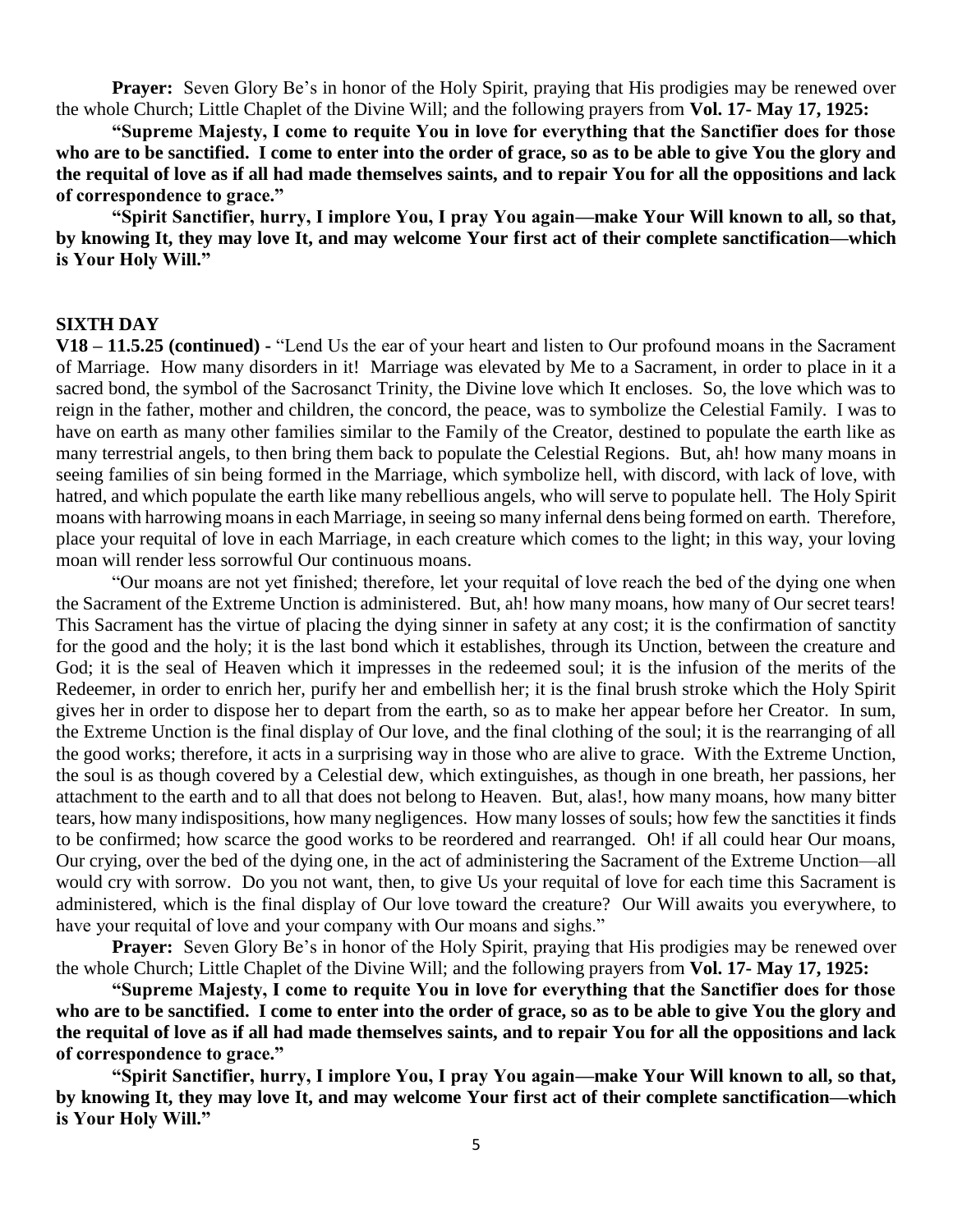## **SEVENTH DAY**

**V20 – 9.20.26 -** "It is My Will alone that places the Creator and the creature, the Redeemer and the redeemed ones, the Sanctifier and the sanctified ones, in accord and in communication. Without It, it is as if Creation and Redemption were nothing for them, because that which makes flow the life and the goods that they contain, is missing. The very Sacraments will serve them as condemnation, because since My Will is missing in them, that which breaks the veil of the Sacraments so as to give them the fruit and the life they contain, is missing. Therefore, My Will is everything; without It, Our most beautiful works, Our greatest prodigies, remain extraneous to the poor creatures, because It alone is the depository of all Our works, and therefore only through It can these be given birth for creatures. Oh! if all knew what it means to do or not to do My Will, they would all place themselves in accord with It in order to receive all possible and imaginable goods, and the transmission of the very Divine life."

**V31 – 10.16.32 -** "What a crime to impede the walk, the step of My Volition in the will of the creature. Thus I created creatures in order to form for Myself many ways in the human wills, to be able to have My continuous walk, and therefore My operative act in them. And the one who impedes My walk would want to impede Me in the continuation of My creation, to block My steps and tie My hands so that I would not be able to operate. Alas! not doing My Will seems to be nothing, and yet it is the greatest of crimes that before the Divine Majesty cries out vengeance toward poor creatures, especially when it is known that My Will does a work, that It wants a sacrifice, and not doing it is as if one wanted to contest the truth. And this is a sin against the Holy Spirit, and cries out for vengeance before God. To know My Will and not do It is to close Heaven, to break the Divine relations, and to not know the Divine command that every creature is obligated to know and to submit to what My Volition wants, even though it might cost them their life. Therefore be attentive, adore My Will and what It has disposed for you if you want to content your Jesus.

**Prayer:** Seven Glory Be's in honor of the Holy Spirit, praying that His prodigies may be renewed over the whole Church; Little Chaplet of the Divine Will; and the following prayers from **Vol. 17- May 17, 1925**:

**"Supreme Majesty, I come to requite You in love for everything that the Sanctifier does for those who are to be sanctified. I come to enter into the order of grace, so as to be able to give You the glory and the requital of love as if all had made themselves saints, and to repair You for all the oppositions and lack of correspondence to grace."**

**"Spirit Sanctifier, hurry, I implore You, I pray You again—make Your Will known to all, so that, by knowing It, they may love It, and may welcome Your first act of their complete sanctification—which is Your Holy Will."** 

## **EIGHTH DAY**

**V24 – 7.29.28 -** "You must know that during the course of My mortal Life, in everything I did, I always blessed. It was the first act of Creation that I called back upon creatures, and in order to confirm it, in blessing I invoked the Father, the Word and the Holy Spirit. The very Sacraments are animated by these blessings and invocations. So, while calling the Likeness to the Creator within souls, My blessing calls also the life of My Divine Will, that It may return as in the beginning of Creation to reign in souls, because My Will alone has the virtue of painting in them, vividly, the Likeness of He who created them, of making it grow and of preserving it with the vivid Divine colors.

"See then, what blessing means: confirmation of Our creative work, because the work We do once is so filled with wisdom, and with sublimity and beauty, that We love to repeat it always. And if Our blessing is nothing other than the longing of Our Heart to see Our Image restored in creatures, as well as the repetition of Our confirmation of what We want to do, the sign of the cross that the Church teaches to the faithful is nothing other than impetrating Our Likeness on the part of creatures; and so, echoing Our blessing, they repeat: 'In the name of the Father, of the Son and of the Holy Spirit.' Therefore, without knowing it, the Church and all the faithful harmonize with the Eternal Creator, and all want the same thing: God, by blessing and pronouncing the words, 'Father, Son and Holy Spirit,' wants to give His Likeness; creatures impetrate it by making the sign of the cross, pronouncing the same words."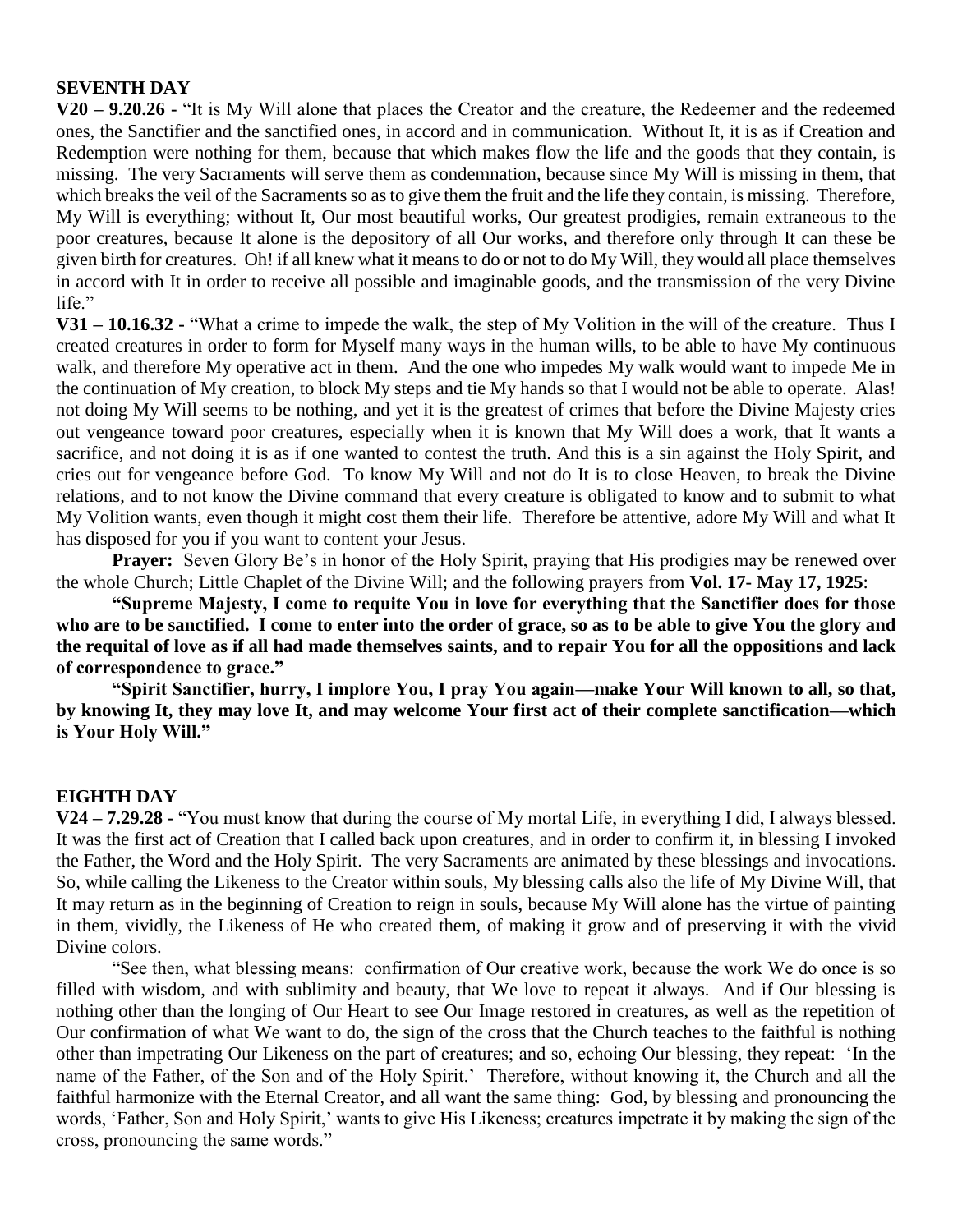**Prayer:** Seven Glory Be's in honor of the Holy Spirit, praying that His prodigies may be renewed over the whole Church; Little Chaplet of the Divine Will; and the following prayers from **Vol. 17- May 17, 1925:**

**"Supreme Majesty, I come to requite You in love for everything that the Sanctifier does for those who are to be sanctified. I come to enter into the order of grace, so as to be able to give You the glory and the requital of love as if all had made themselves saints, and to repair You for all the oppositions and lack of correspondence to grace."**

**"Spirit Sanctifier, hurry, I implore You, I pray You again—make Your Will known to all, so that, by knowing It, they may love It, and may welcome Your first act of their complete sanctification—which is Your Holy Will."** 

#### **NINTH DAY**

**V22 – 6.12.27 -** I was following the acts of the Divine Fiat according to my usual way, in order to repair and bind all the relations between Creator and creature, between Redeemer and redeemed ones, between Sanctifier and sanctified ones, broken by the human will; and my beloved Jesus, moving in my interior, told me: "My daughter, one who wants to know all the relations existing between Creator and creature, and to keep their bonds in force, must let My Divine Will reign within herself with absolute dominion.

And one who wants to know and receive all the relations and bonds of sanctity, must love the Sanctifier. The Holy Spirit puts His flames on the way toward one who truly loves, and binds her with the relations of His Sanctity. Without love there is no sanctity, because the bonds of true sanctity are already broken."

**V18 – 10.1.25 -** "The one who does My Will and Lives in It maintains whole the bonds of Creation which exist between Creator and creature, the bonds of Redemption, and the bonds between the Sanctifier and the ones who are being sanctified. My Will seals all these bonds and renders the creature inseparable from Me. Therefore, be sure that your Jesus does not leave you."

**Prayer:** Seven Glory Be's in honor of the Holy Spirit, praying that His prodigies may be renewed over the whole Church; Little Chaplet of the Divine Will; and the following prayers from **Vol. 17- May 17, 1925:**

 **"Supreme Majesty, I come to requite You in love for everything that the Sanctifier does for those who are to be sanctified. I come to enter into the order of grace, so as to be able to give You the glory and the requital of love as if all had made themselves saints, and to repair You for all the oppositions and lack of correspondence to grace."**

**"Spirit Sanctifier, hurry, I implore You, I pray You again—make Your Will known to all, so that, by knowing It, they may love It, and may welcome Your first act of their complete sanctification—which is Your Holy Will."** 

# **PENTECOST SUNDAY**

**Abba Father**,

In the Name of **Jesus**, in the Unity, Power and Love of the **Holy Spirit**, Under the Mantle of the **Blessed Virgin Mary**, with All the Angels and Saints, through the Intercession of the Little Daughter of the Divine Will, **Luisa Piccarreta**,

One with Luisa, on behalf of all mankind, Take this humble appeal, that of fusing in the Order of Grace in everything the Sanctifier has Done and Shall Do for those who are to be sanctified. May the Spouse and Temple of the Holy Spirit, Mary Most Holy Make the Holy Spirit Descend into all souls through little Luisa, the Reflection of the Holy Spirit, to burn away all that is of human will,